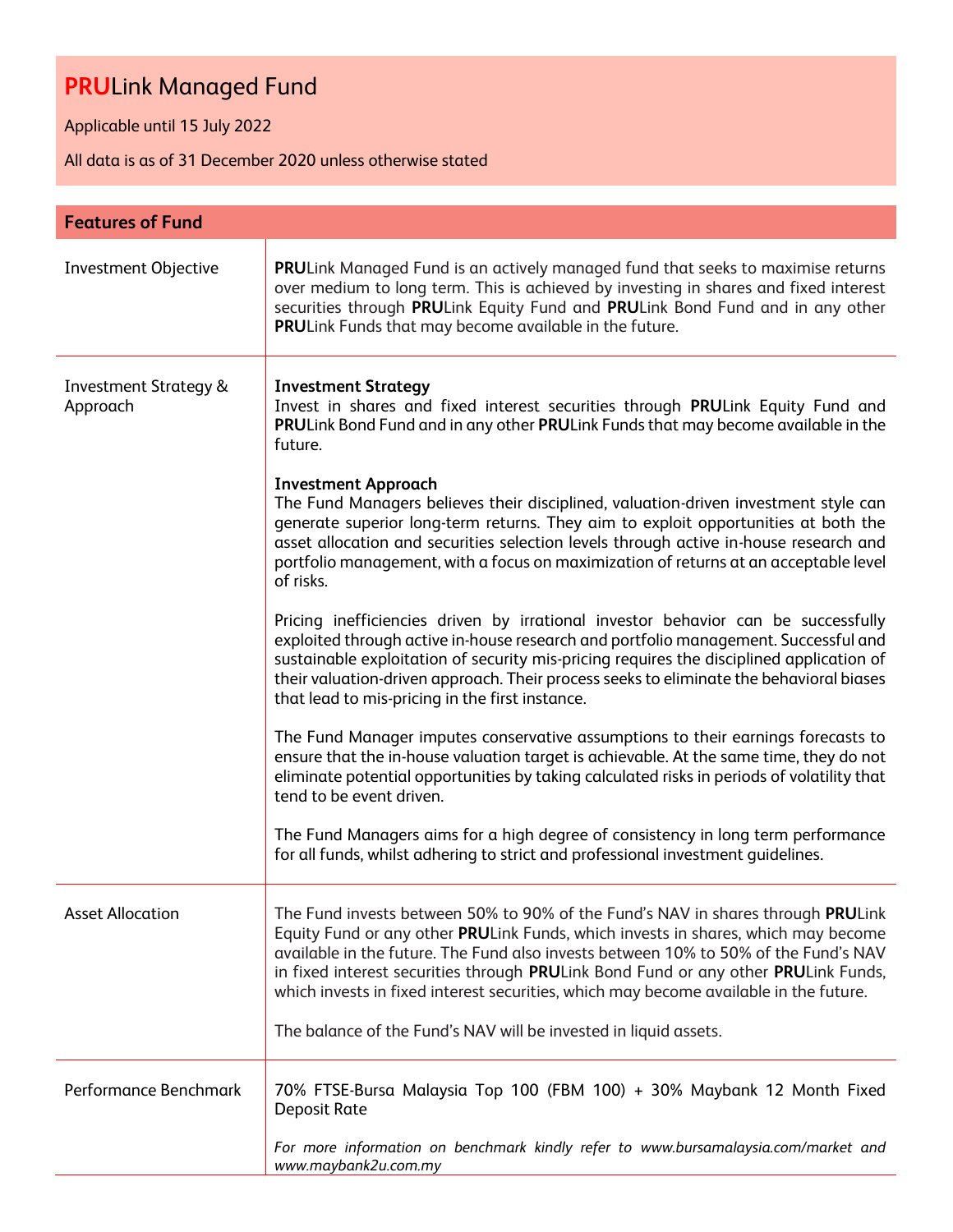Applicable until 15 July 2022

All data is as of 31 December 2020 unless otherwise stated

| <b>Fund Manager</b>              | Eastspring Investments Berhad (531241-U) |  |  |  |  |
|----------------------------------|------------------------------------------|--|--|--|--|
|                                  |                                          |  |  |  |  |
| <b>Fees &amp; Charges</b>        |                                          |  |  |  |  |
| <b>Fund Management</b><br>Charge | 1.50% p.a.                               |  |  |  |  |
| Other Charge, if any             | Nil                                      |  |  |  |  |
|                                  |                                          |  |  |  |  |
|                                  |                                          |  |  |  |  |

# **Fund Performance**

**PRU**Link Managed Fund Vs. 70% (FBM100) + 30% 12 Month Maybank Tier 1 Fixed Deposit Rate



**Notice: The graphs are included for illustrative purposes only. Past performance of the fund is not an indication of its future performance**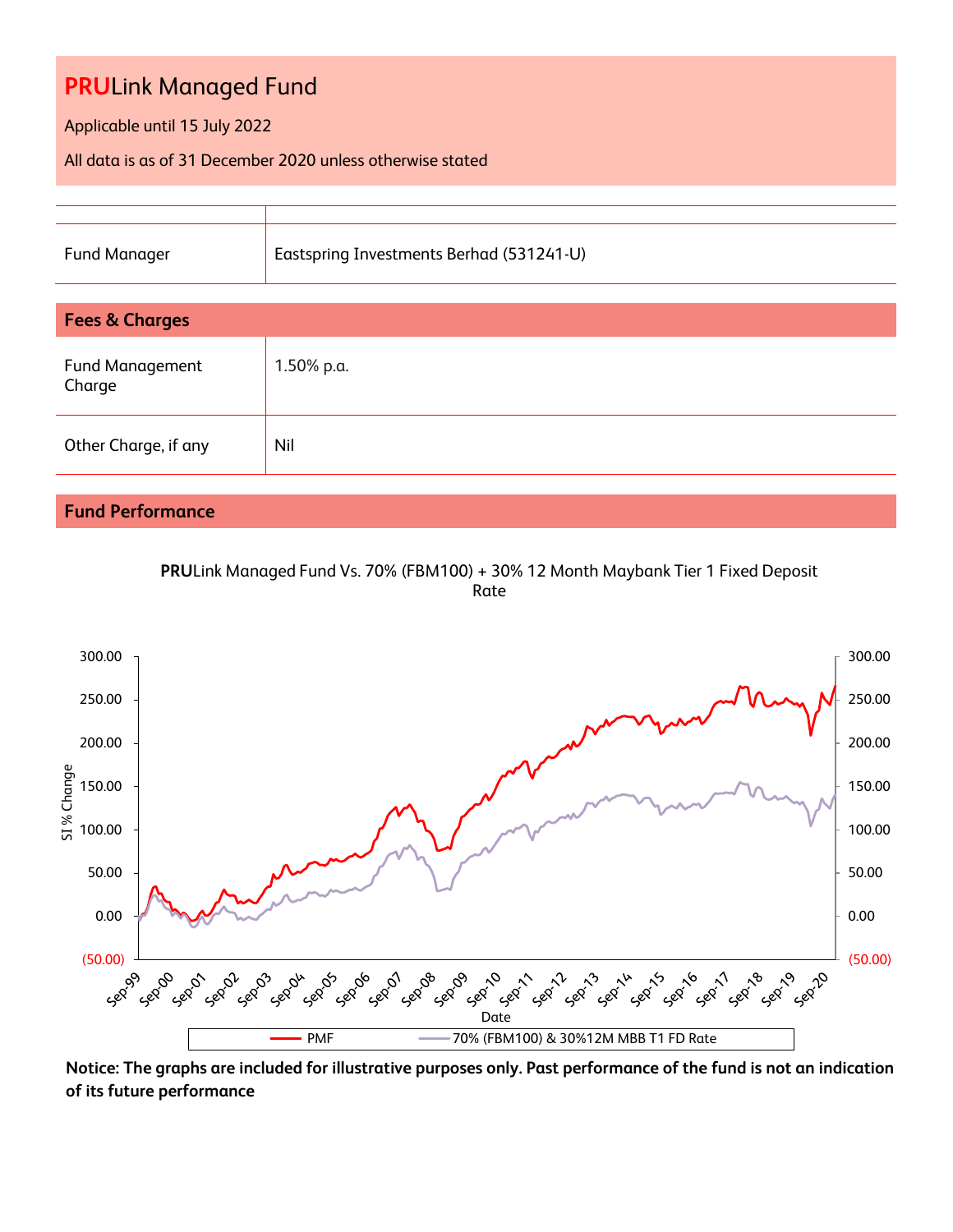Applicable until 15 July 2022

All data is as of 31 December 2020 unless otherwise stated

| Year | <b>Actual Performance</b><br><b>PRULink Managed Fund</b> | <b>Benchmark</b><br>70% FTSE Bursa Malaysia Top 100 Index<br>(FBM 100) + 30% Maybank 12 Month Fixed<br><b>Deposit Rate</b> |
|------|----------------------------------------------------------|----------------------------------------------------------------------------------------------------------------------------|
| 2011 | 3.44%                                                    | 2.46%                                                                                                                      |
| 2012 | 9.32%                                                    | 7.68%                                                                                                                      |
| 2013 | 8.21%                                                    | 8.93%                                                                                                                      |
| 2014 | $-1.78%$                                                 | $-3.41%$                                                                                                                   |
| 2015 | 0.68%                                                    | $-0.97%$                                                                                                                   |
| 2016 | 0.36%                                                    | $-0.74%$                                                                                                                   |
| 2017 | 9.77%                                                    | 9.80%                                                                                                                      |
| 2018 | $-3.80%$                                                 | $-5.52%$                                                                                                                   |
| 2019 | 0.97%                                                    | $-1.04%$                                                                                                                   |
| 2020 | 5.72%                                                    | 3.52%                                                                                                                      |

*Sources: Lipper IM and Bloomberg, 31 December 2020*

Notice: Past performance is not an indication of its future performance. This is strictly the performance of the investment/underlying funds, and not the returns earned on the actual premiums paid of the investment-linked insurance product.

Basis of calculation of past performance:

$$
= \left(\frac{Net\text{ Asset Value for Year }n}{Net\text{ Asset Value for Year }n-1}-1\right)\%
$$

# **Investment Risks**

**Please refer to the Appendix 1 for the detailed Investment Risks listing below by order of importance:**

- (A) Market Risk
- (B) Stock / Issuer Risk
- (C) Interest Rate Risk
- (D) Credit / Default Risk
- (E) Liquidity Risk
- (F) Country Risk
- (G) Risk of Non-Compliance
- (H) Concentration Risk
- (I) Management Company Risk
- (J) Inflation Risk
- (K) Investment Managers' Risk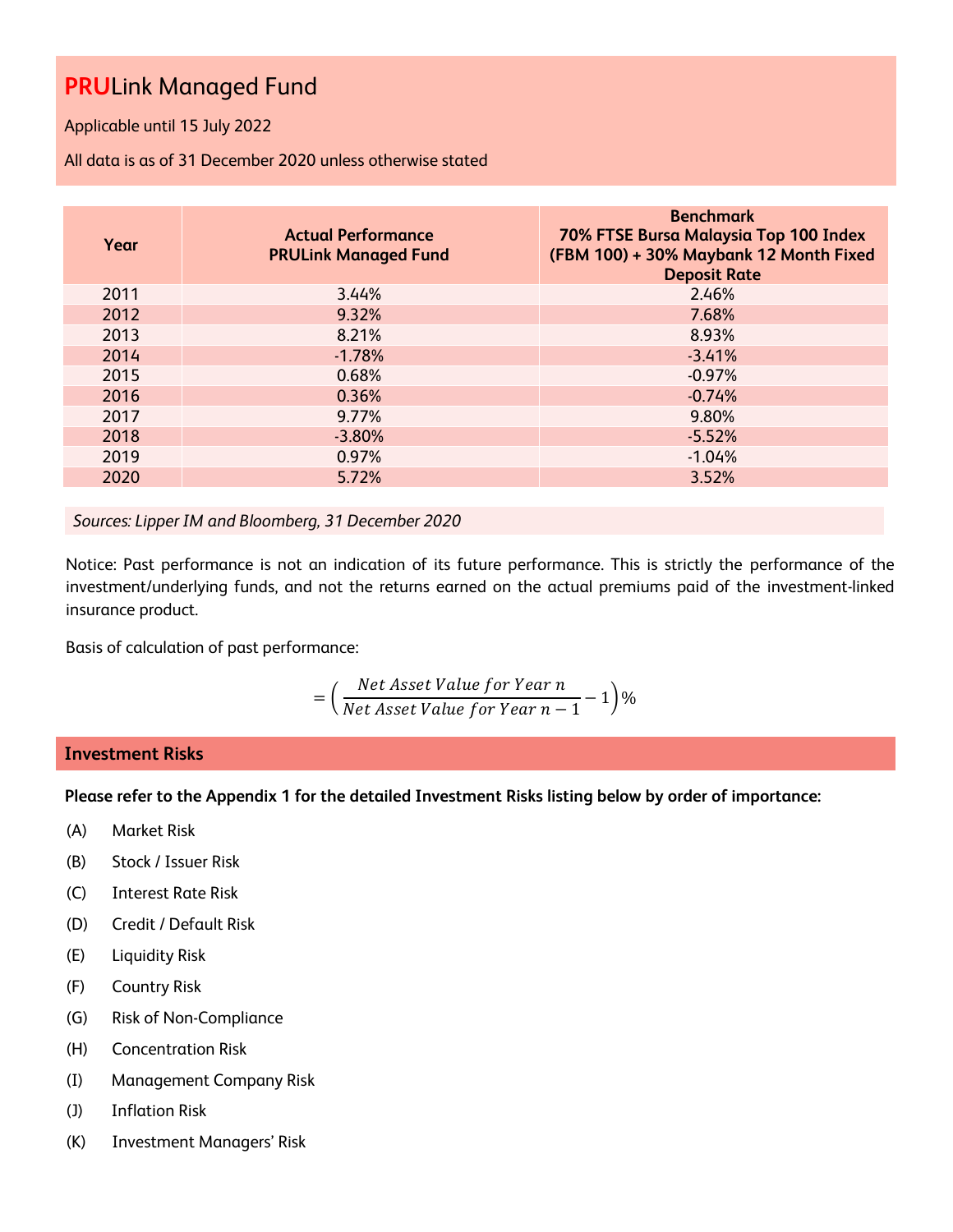Applicable until 15 July 2022

All data is as of 31 December 2020 unless otherwise stated

# **Risk Management**

#### **Forecasting Risk**

Potential risks are taken into consideration in the process of sector allocation and stock selection based on analysis on various key factors such as economic conditions, liquidity, qualitative and quantitative aspects of the securities.

### **System Control**

Risk parameters are set internally for each fund, depending on client's risk profile. These risk parameters include limits of issuer bet, group issuer, sector rating and issue size of the securities held in the portfolio.

A front-end office system is in place to monitor portfolio risks, serving as an auto filter for any limitations or breaches.

| <b>Other Info</b>                        |                                                                                                                                                                                                                                                                                                                                                                                                                                                                                                                                                                                                                                                                                                                                                                                                                                                                                                                                                                                                                                     |
|------------------------------------------|-------------------------------------------------------------------------------------------------------------------------------------------------------------------------------------------------------------------------------------------------------------------------------------------------------------------------------------------------------------------------------------------------------------------------------------------------------------------------------------------------------------------------------------------------------------------------------------------------------------------------------------------------------------------------------------------------------------------------------------------------------------------------------------------------------------------------------------------------------------------------------------------------------------------------------------------------------------------------------------------------------------------------------------|
| • Target Market                          | • Policyholders who seek capital appreciation and meaningful income distribution.<br>• Moderate to high risk tolerance.<br>• Medium to long term investment horizon.                                                                                                                                                                                                                                                                                                                                                                                                                                                                                                                                                                                                                                                                                                                                                                                                                                                                |
| • Basis & Frequency of<br>unit Valuation | • Unit pricing is done daily.<br>• The Unit Price of a particular PRULink fund on any Valuation Date shall be equal to<br>the Fund Value divided by the number of Units in issue on Valuation Date.<br>• The Fund Value is the value of all the assets of a particular PRULink fund after the<br>deduction of expenses for managing, acquiring, maintaining and valuing the assets<br>of that fund, tax (if any) or other statutory levy incurred by the Company on<br>investment income or capital gains on the assets of the fund and any accrued or<br>anticipated income.<br>• The Valuation Date shall be the date as determined by the Company from time to<br>time, but not less frequently than once a day, for the purpose of determining Unit<br>Prices.<br>• To recoup the cost of acquiring and disposing of assets, a transaction cost<br>adjustment may be made to the Fund Value to recover any amount which the fund<br>had already paid or reasonably expects to pay for the creation or cancellation of<br>units. |
| Exceptional<br>circumstances             | • The Company reserves the right in exceptional circumstances (for example, when<br>there is an unusually volume of sale or liquidation of the assets of any of the PRULink<br>Funds within a short period) to defer the switching or redemption of Units and/or the<br>surrender of the Policy for a period not exceeding six (6) months from the date of<br>application.<br>• The Company may suspend unit pricing and policy transaction if any of the<br>exchanges in which the fund is invested is temporarily suspended for trading. In such<br>event, notice for suspension may be published and may be communicated to the<br>Assured upon any request for top-up, switching, redemption or withdrawal to/from<br>any such PRULink fund.<br>The list of exceptional circumstances above are not exhaustive, please refer to your<br>policy document for further details.                                                                                                                                                    |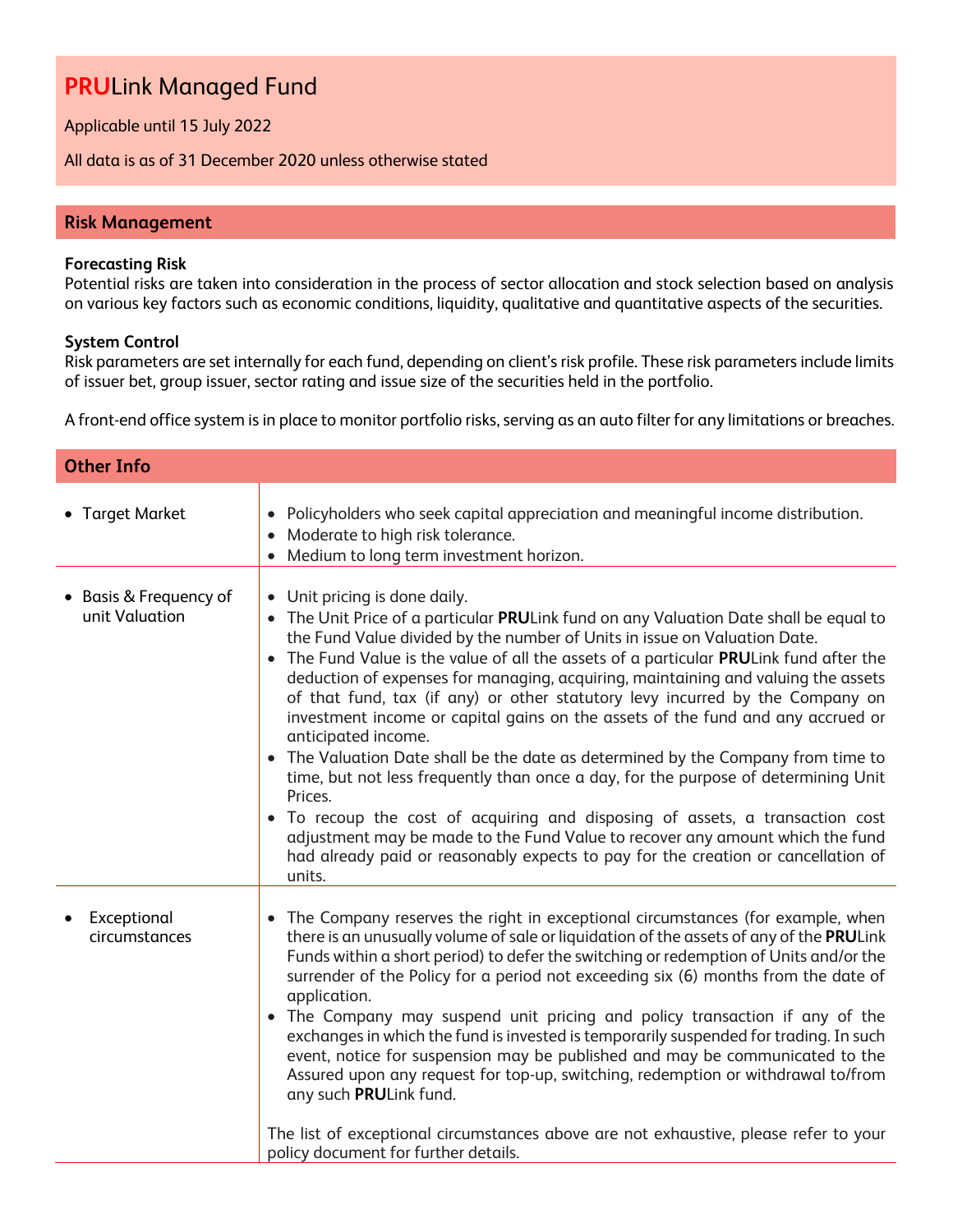Applicable from 16 July 2022 onwards

All data is as of 31 December 2020 unless otherwise stated

| <b>Features of Fund</b>                      |                                                                                                                                                                                                                                                                                                                                                                                                                                                                                                                |
|----------------------------------------------|----------------------------------------------------------------------------------------------------------------------------------------------------------------------------------------------------------------------------------------------------------------------------------------------------------------------------------------------------------------------------------------------------------------------------------------------------------------------------------------------------------------|
| Investment Objective                         | PRULink Managed Fund is an actively managed fund that seeks to maximise returns<br>over medium to long term. This is achieved by investing in shares and fixed interest<br>securities through PRULink Equity Fund and PRULink Bond Fund and in any other<br>PRULink Funds that may become available in the future.                                                                                                                                                                                             |
| <b>Investment Strategy &amp;</b><br>Approach | <b>Investment Strategy</b><br>The Fund seeks to invest primarily in investment funds [Target Fund(s)] to achieve the<br>investment objective. The Target Fund(s) will be monitored to assess the performance,<br>processes, styles and positioning. The allocation to, or the Target Fund(s) may change<br>if it is deemed unsuitable to meet the Fund's objectives.<br>Note: Refer to additional disclosure for details of the Target Fund(s).                                                                |
| <b>Asset Allocation</b>                      | The Fund invests between 50% to 90% of the Fund's NAV in shares through PRULink<br>Equity Fund or any other PRULink Funds, which invests in shares, which may become<br>available in the future. The Fund also invests between 10% to 50% of the Fund's NAV<br>in fixed interest securities through PRULink Bond Fund or any other PRULink Funds,<br>which invests in fixed interest securities, which may become available in the future.<br>The balance of the Fund's NAV will be invested in liquid assets. |
| Performance Benchmark                        | 70% FTSE-Bursa Malaysia Top 100 (FBM 100) + 30% Maybank 12 Month Fixed<br><b>Deposit Rate</b><br>For more information on benchmark kindly refer to www.bursamalaysia.com/market and<br>www.maybank2u.com.my                                                                                                                                                                                                                                                                                                    |
| <b>Fund Manager</b>                          | Eastspring Investments Berhad (531241-U)                                                                                                                                                                                                                                                                                                                                                                                                                                                                       |
| <b>Fees &amp; Charges</b>                    |                                                                                                                                                                                                                                                                                                                                                                                                                                                                                                                |
| <b>Fund Management</b><br>Charge             | 1.50% p.a.                                                                                                                                                                                                                                                                                                                                                                                                                                                                                                     |
| Other Charge, if any                         | Nil                                                                                                                                                                                                                                                                                                                                                                                                                                                                                                            |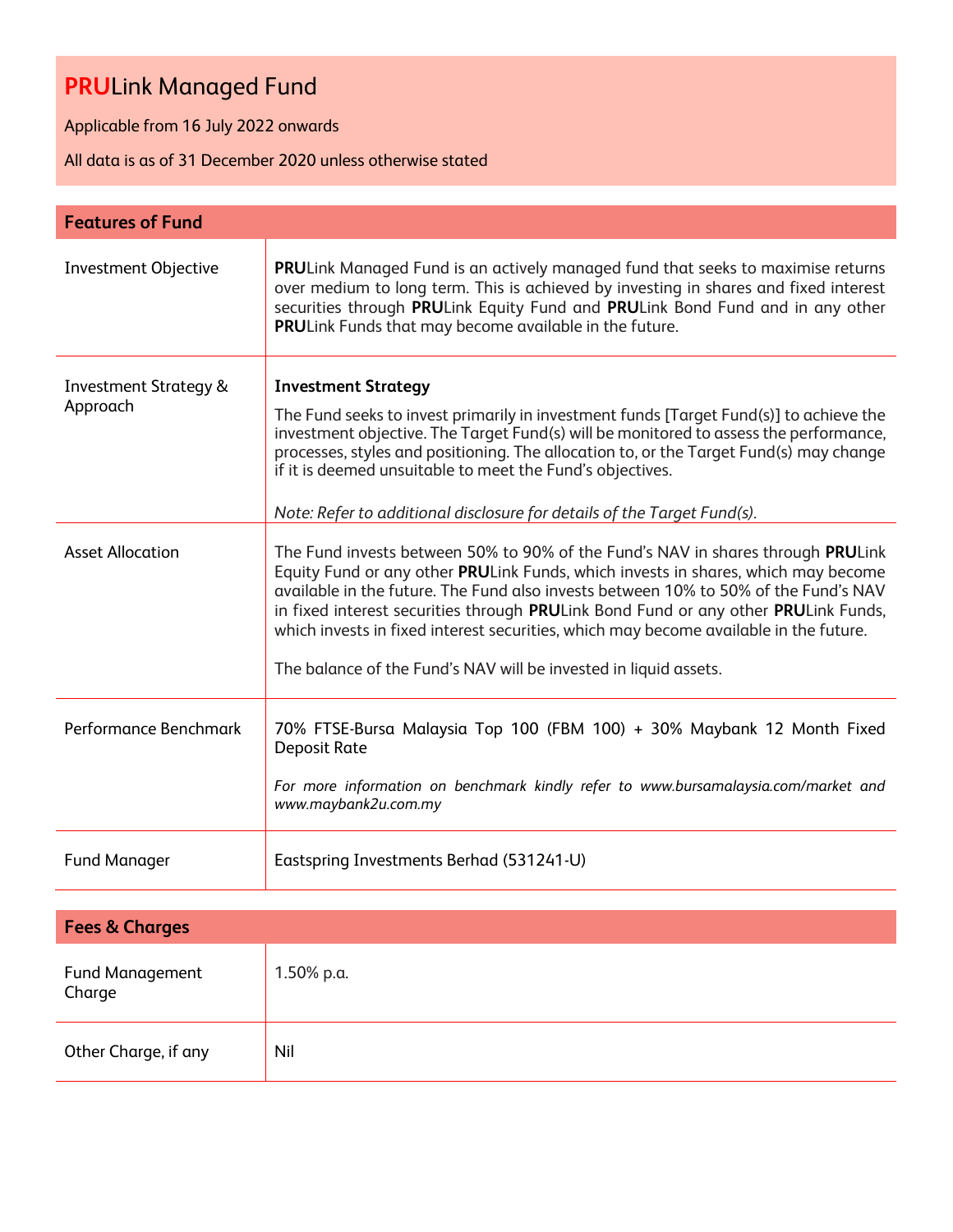Applicable from 16 July 2022 onwards

All data is as of 31 December 2020 unless otherwise stated

# **Fund Performance**





**Notice: The graphs are included for illustrative purposes only. Past performance of the fund is not an indication of its future performance**

| Year | <b>Actual Performance</b><br><b>PRULink Managed Fund</b> | <b>Benchmark</b><br>70% FTSE Bursa Malaysia Top 100 Index<br>(FBM 100) + 30% Maybank 12 Month Fixed<br><b>Deposit Rate</b> |
|------|----------------------------------------------------------|----------------------------------------------------------------------------------------------------------------------------|
| 2011 | 3.44%                                                    | 2.46%                                                                                                                      |
| 2012 | 9.32%                                                    | 7.68%                                                                                                                      |
| 2013 | 8.21%                                                    | 8.93%                                                                                                                      |
| 2014 | $-1.78%$                                                 | $-3.41%$                                                                                                                   |
| 2015 | 0.68%                                                    | $-0.97%$                                                                                                                   |
| 2016 | 0.36%                                                    | $-0.74%$                                                                                                                   |
| 2017 | 9.77%                                                    | 9.80%                                                                                                                      |
| 2018 | $-3.80%$                                                 | $-5.52%$                                                                                                                   |
| 2019 | 0.97%                                                    | $-1.04%$                                                                                                                   |
| 2020 | 5.72%                                                    | 3.52%                                                                                                                      |

*Sources: Lipper IM and Bloomberg, 31 December 2020*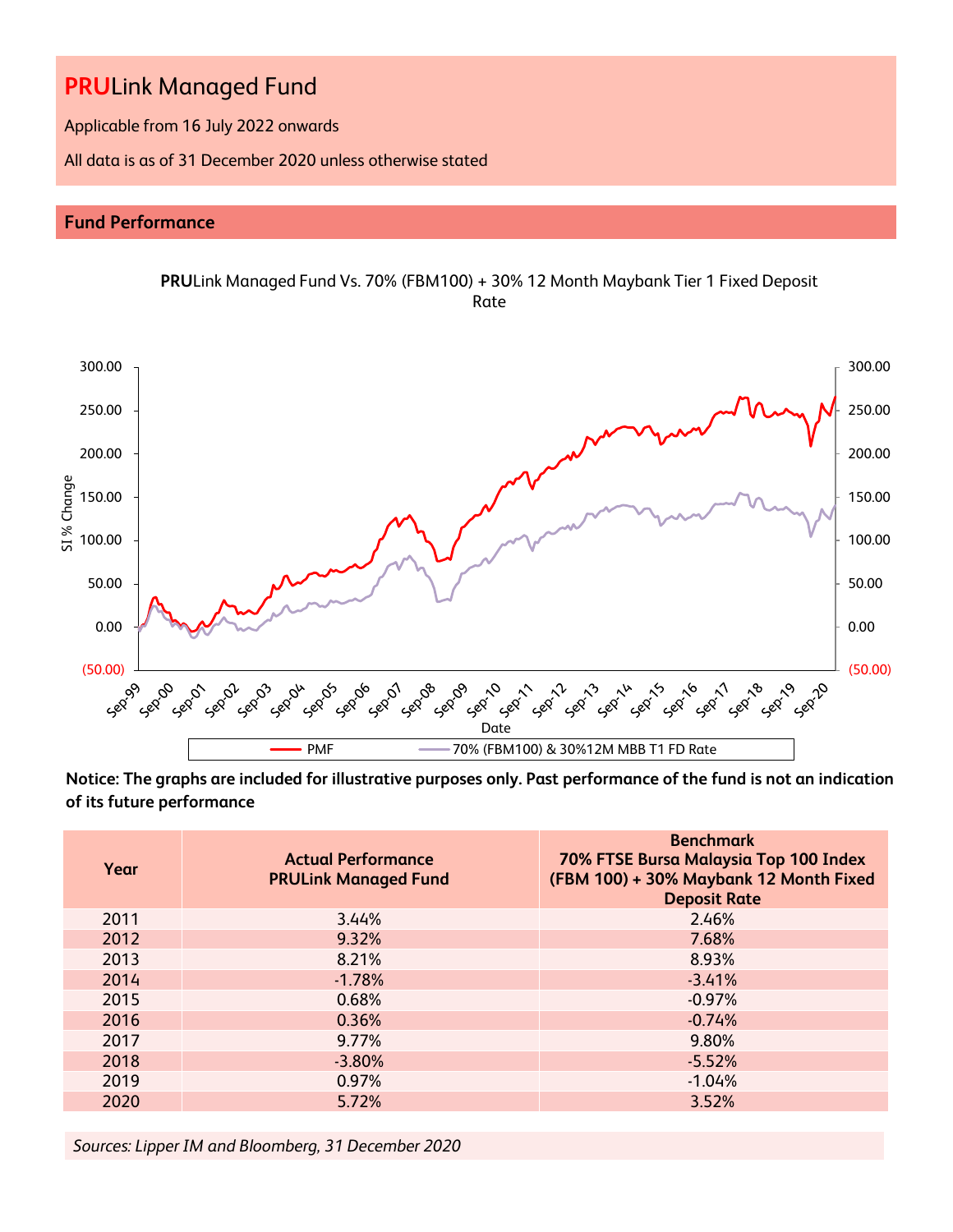Applicable from 16 July 2022 onwards

All data is as of 31 December 2020 unless otherwise stated

Notice: Past performance is not an indication of its future performance. This is strictly the performance of the investment/underlying funds, and not the returns earned on the actual premiums paid of the investment-linked insurance product.

Basis of calculation of past performance:

$$
= \left(\frac{Net\ Asset\ Value\ for\ Year\ n}{Net\ Asset\ Value\ for\ Year\ n-1} - 1\right)\%
$$

# **Additional Disclosure for PRULink Managed Fund**

Since the launch of the Fund to 15 July 2022, **PRU**Link Managed Fund has invested into Target Funds called **PRU**Link Equity Fund and PRULink Bond Fund managed by Eastspring Investments Berhad.

Effective from 16 July 2022, the Fund's investments will be reallocated into the **PRU**Link Strategic Fund, **PRU**Link Equity Fund, **PRU**Link Bond Fund and/or **PRU**Link Money Market Fund ["Target Fund(s)"] which are managed by Eastspring Investments Berhad.

**PRU**Link Strategic Fund aims to maximise long-term capital growth through investing primarily into a portfolio of domestic assets including equities, equity-related securities, deposits or any other financial instruments directly, and/or indirectly through the use of any funds such as investment-linked funds set up by us, collective investment schemes and/or exchange traded funds. It will broadly consider Environmental, Social & Governance ("ESG") factors as part of the investment process.

The fund performance for the underlying **PRU**Link Strategic Fund denominated in MYR as at 31 December 2020 is as follows:

| Year            | 2020                  |
|-----------------|-----------------------|
| Net Performance | $0.71\%$ <sup>*</sup> |

\*Fund Performance is from fund launch date until year end of the same year (non-annualised return).

Source: Lipper IM and Bloomberg as at 31 December 2020

**PRUL**ink Equity Fund aims to maximize returns over the medium to long term by investing in high quality shares listed on the Bursa Malaysia.

The fund performance for the underlying **PRU**Link Equity Fund denominated in MYR as at 31 December 2020 is as follows:

| Year                      | 2020 | 2019                    | 2018     | 2017      | 2016 | 2015  | 2014       | 2013   | 2012   | 2011  |
|---------------------------|------|-------------------------|----------|-----------|------|-------|------------|--------|--------|-------|
| <b>Net</b><br>Performance | 25%  | 1.67%<br>$\blacksquare$ | $-6.33%$ | $12.33\%$ | .11% | 0.29% | 3.70%<br>∍ | 11.54% | 12.33% | 3.98% |

Source: Lipper IM and Bloomberg as at 31 December 2020

**PRU**Link Bond Fund aims to provide medium to long term accumulation of capital, by investing in selected fixed interest securities, corporate bonds and fixed deposits.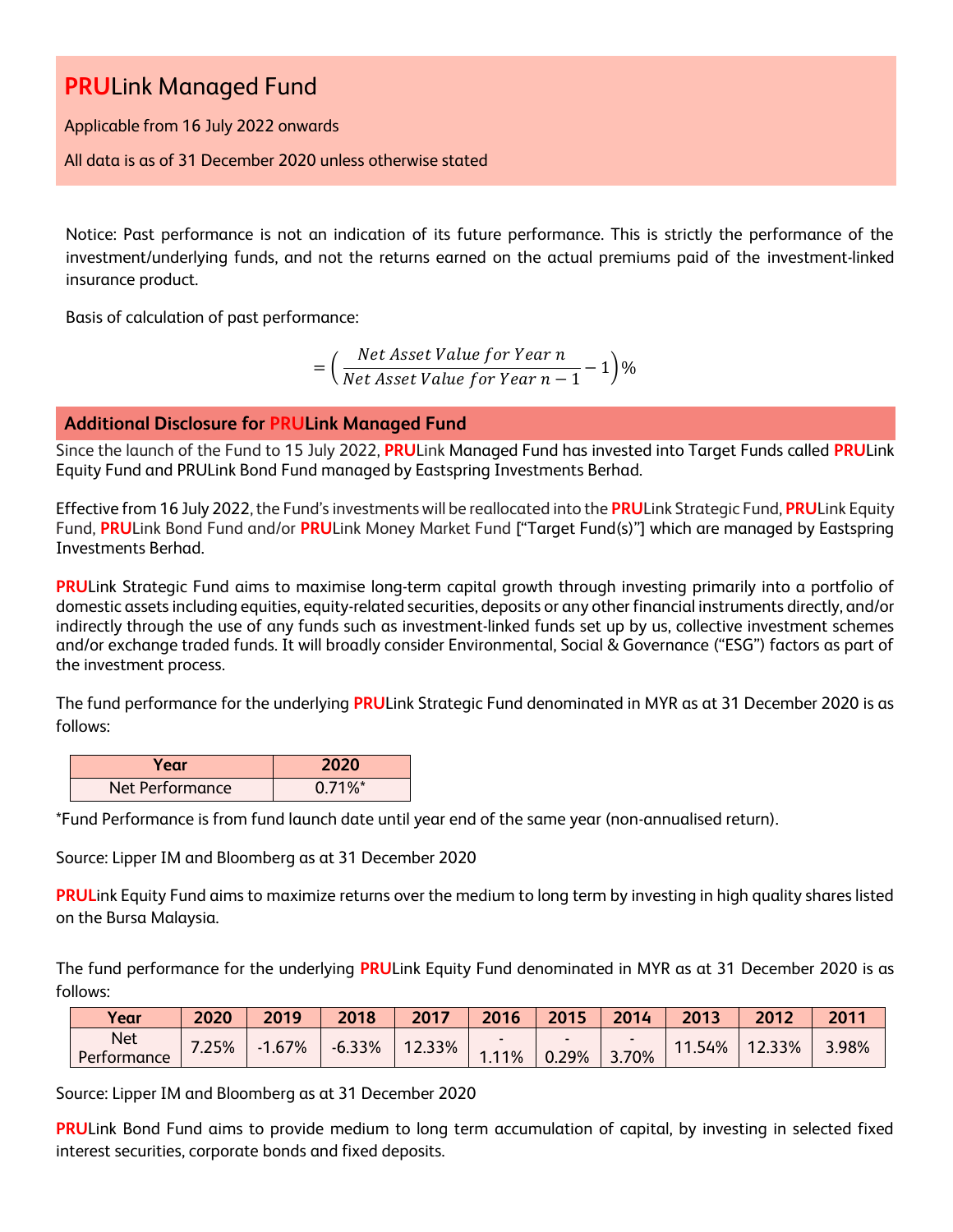Applicable from 16 July 2022 onwards

All data is as of 31 December 2020 unless otherwise stated

The fund performance for the underlying **PRU**Link Bond Fund denominated in MYR as at 31 December 2020 is as follows:

| Vear                      | 2020  | 2019  | 2018  | 2017  | 2016  | 2015  | 2014  | 2013  | 2012  | 2011  |
|---------------------------|-------|-------|-------|-------|-------|-------|-------|-------|-------|-------|
| <b>Net</b><br>Performance | 4.73% | 8.24% | 4.45% | 4.47% | 4.46% | 3.66% | 3.45% | 2.17% | 4.51% | 5.45% |

Source: Lipper IM and Bloomberg as at 31 December 2020

**PRU**Link Money Market Fund aims to preserve capital value while providing returns which are comparable to short term bank deposits. Apart from minimal risk exposure, the fund also maintains a high degree of liquidity by investing primarily in high quality, low risk, short-term money market instruments and debt securities. Although the fund seeks to preserve the principal value, the ability of the fund to meet this objective is not guaranteed.

The fund performance for the underlying **PRU**Link Money Market Fund denominated in MYR as at 31 December 2020 is as follows:

| Year                      | 2020  | 2019  | 2018  | 2017  | 2016  | 2015  | 2014  | 2013  | 2012  | 2011          |
|---------------------------|-------|-------|-------|-------|-------|-------|-------|-------|-------|---------------|
| <b>Net</b><br>Performance | 1.97% | 2.76% | 3.09% | 3.03% | 3.59% | 4.10% | 4.73% | 3.55% | 3.50% | $0.45\%$ $^*$ |

\*Fund Performance is from fund launch date until year end of the same year (non-annualised return).

Source: Lipper IM and Bloomberg as at 31 December 2020

Management fees may be charged at the Fund and/or Target Fund(s) level. Please note that you will be charged a maximum of 1.50% p.a., being the combined annual fund management charge at the Fund and Target Fund(s) levels.

Target Fund(s) with investment strategies to invest in Exchange Traded Funds ("ETF") or other Collective Investment Schemes may incur additional expenses at the Target Fund(s) level which are taken as part of the investment strategy considerations to deliver the fund performance.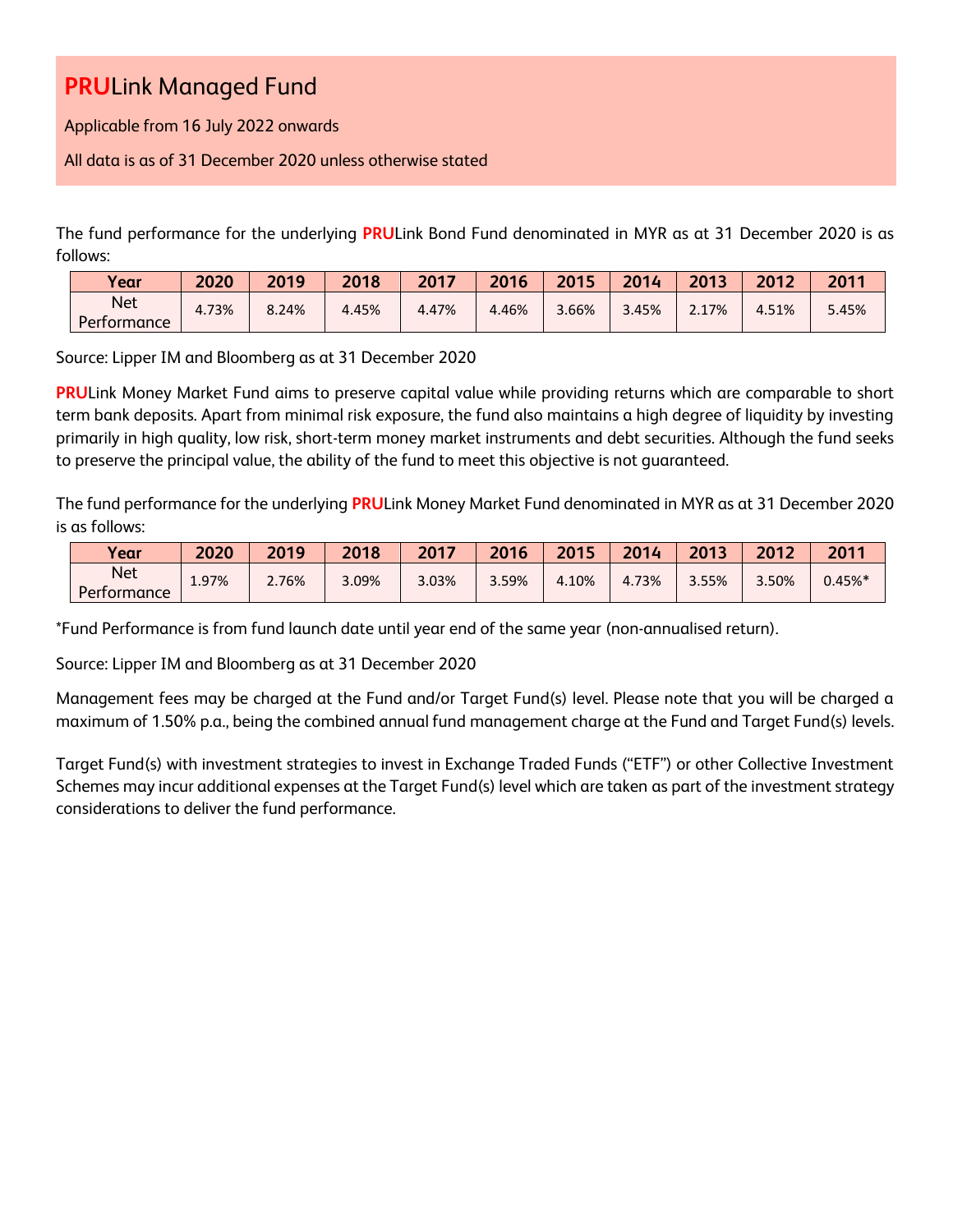Applicable from 16 July 2022 onwards

## All data is as of 31 December 2020 unless otherwise stated

# **Investment Risks for PRULink Managed Fund**

The Fund is subjected to investment risks including the possible loss of the principal amount invested. The value of the units may fall as well as rise. In addition, the Fund is subjected to specific risk including and not limiting to:

## **General Risks when Investing in the Fund**

## **Market Risk**

Market risk refers to potential losses that may arise from adverse changes in the market conditions. Market conditions are generally, affected by, amongst others, economic and political stability. If the market which the Fund invests in suffers a downturn or instability due to adverse economic or political conditions, this may adversely impact the market prices of the investments of the Fund.

## **Liquidity Risk**

Liquidity risk refers to two scenarios. The first scenario is where an investment cannot be sold due to unavailability of a buyer for that investment. The second scenario is where the investment is thinly traded. Should the investments in the Target Fund(s) be thinly traded, this may cause the Fund to dispose the investment at an unfavorable price in the market and may adversely affect investor's investment. This risk may be mitigated through stringent security selection process.

### **Inflation Risk**

This refers to the likelihood that an investor's investments do not keep pace with inflation, thus, resulting in the investor's decreasing purchasing power even though the investment in monetary terms may have increased.

### **Interest Rate Risk**

Interest rate risk is a general risk affecting conventional funds. This is so even though conventional funds only invest in investments that are in accordance with the mandate. The reason for this is because a high level of interest rates will inevitably affect corporate profits and this will have an impact on the value of both equity and debt securities. This risk is crucial in a bond fund since a bond portfolio management depends on forecasting interest rate movements. Prices of bonds move inversely to interest rate movements therefore as interest rates rise, the prices of bond decrease and vice versa. Furthermore, bonds with longer maturity and lower profit rates are more susceptible to interest rate movements.

### **Credit / Default Risk**

Bonds are subject to credit / default risk in the event that the issuer of the instrument is faced with financial difficulties, which may decrease their credit worthiness. This in turn may lead to a default in the payment of principal and interest.

# **Country Risk**

This risk refers to changes and developments in regulations, politics and the economy of the country. The investments may be affected by uncertainties in the investing country such as domestic political developments, restrictions on foreign investment and currency repatriation, changes in governmental policies, changes in taxation and other developments in the laws and regulations. In addition, the reduced availability of public information, the legal infrastructure and the lack of uniform accounting, auditing and financial reporting standards or other regulatory practices and requirements may reduce the degree of investor protection afforded. Some of the securities may also be subjected to government taxes or incur higher custodian expenses which may reduce the yield on such securities.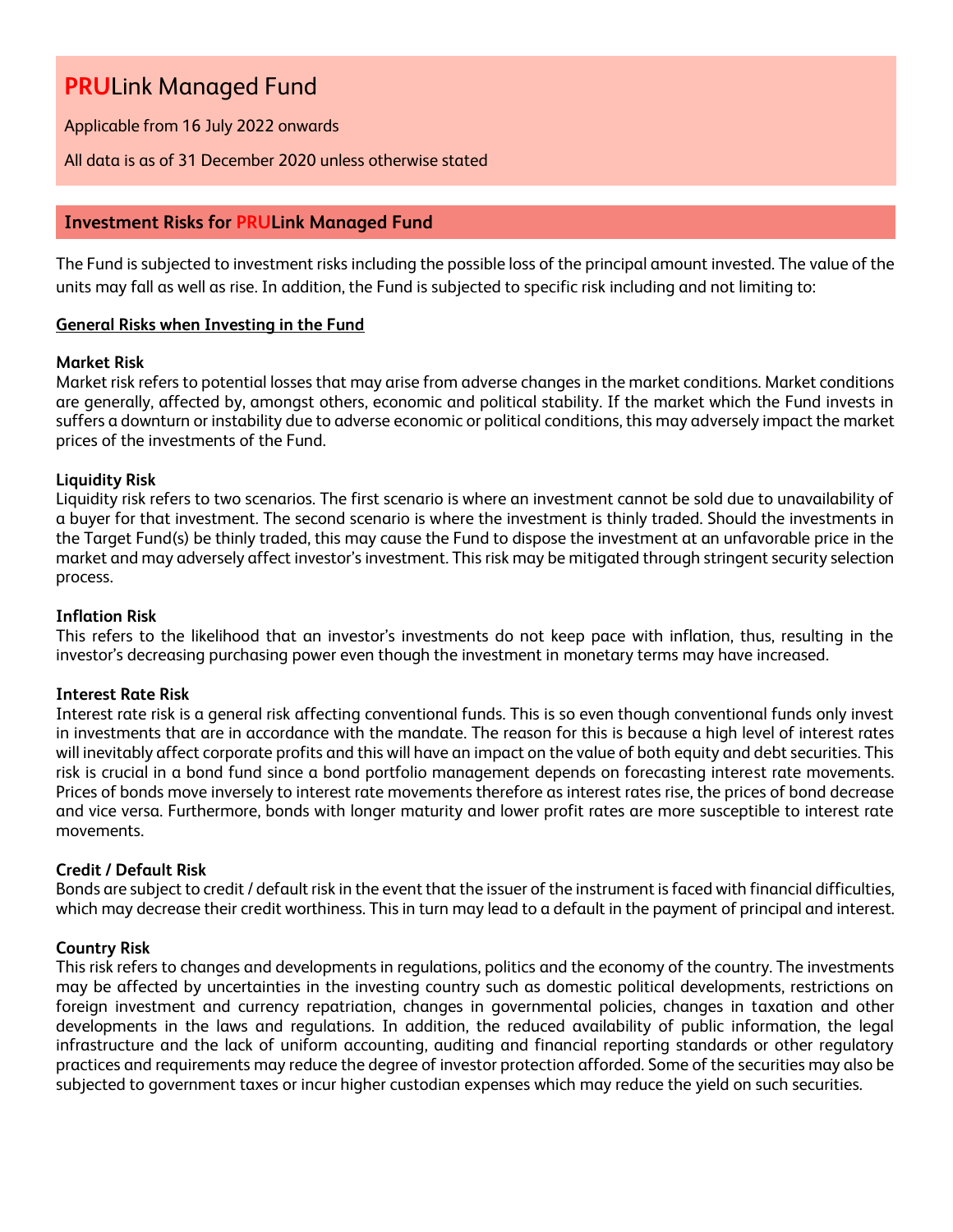Applicable from 16 July 2022 onwards

### All data is as of 31 December 2020 unless otherwise stated

## **Risk of Non-Compliance**

This risk arises from non-compliance with laws, rules and regulations, prescribed practices and the management company's internal policies and procedures, for example, due to oversight by the management company. Such noncompliance may force the management company to sell down securities of the Fund at a loss to rectify the noncompliance and in turn may adversely affect the value of investors' investment in the Fund. To mitigate this risk, the Fund Manager has put in place internal controls to ensure its continuous compliance with laws, rules and regulations, prescribed practices and the Fund Manager's internal policies and procedures.

## **Concentration Risk**

This is the risk of a fund focusing a greater portion of its assets in a smaller selection of investments. The fall in price of a particular equity and / or fixed income investment will have a greater impact on the funds and thus greater losses. This risk may be minimized by the manager conducting even more rigorous fundamental analysis before investing in each security.

## **Management Company Risk**

The performance of the Fund depends on the experience, expertise and knowledge of the management company. Should there be lack of any of the above qualities by the management company, it may adversely affect the performance of the Fund.

### **Stock / Issuer Risk**

This risk refers to the individual risk of the respective companies issuing the securities. Specific risk includes, but is not limited to changes in consumer tastes and demand, legal suits, competitive operating environments, changing industry conditions and management omissions and errors. However, this risk is minimized through investing in a wide range of companies in different sectors and thus function independently from one another.

### **Portfolio Risk**

The Fund is intended for investors who can accept the risks associated with investing primarily in the securities of the type held in the Fund. Investments in equities will be subject to the risks associated with equity and equity-related securities, including fluctuations in market prices, adverse issuer or market information and the fact that equity and equity-related interests are subordinate in the right of payment to other corporate securities, including debt securities. Likewise, investments in fixed income securities will be subjected to the risks associated with debt securities including credit and interest rate risk, and the additional risks associated with high-yield debt securities, loan participations and derivative securities. In addition, investors should be aware of the risks associated with the active management techniques that are expected to be employed by the Fund.

# **Specific Risks when Investing in the Target Fund(s) or its Sub-Fund(s) (collectively to be known as "Target Fund(s)")**

# **Security Risk**

Adverse price movements of a particular security invested by the Target Fund(s) may adversely affect the Target Fund(s)'s net asset value. The Target Fund Manager(s) strives to mitigate the impact of a particular security risk through portfolio diversification, which will help spread the element of risk.

### **Fund Management of Target Fund(s) Risk**

While the Fund Manager will exercise due skill and care in selecting the Target Fund(s), it does not have control over the management of the Target Fund(s) and there is no guarantee that the investment objectives will be met. This may result in policyholders suffering losses in their investments in the Target Fund(s).

The Target Fund(s) may change its objectives and become inconsistent with the objective of the Fund. In such instances, the Fund Manager will replace the Target Fund(s) with another collective investment scheme which the Fund Manager considers to be more appropriate in meeting the objective of the Fund.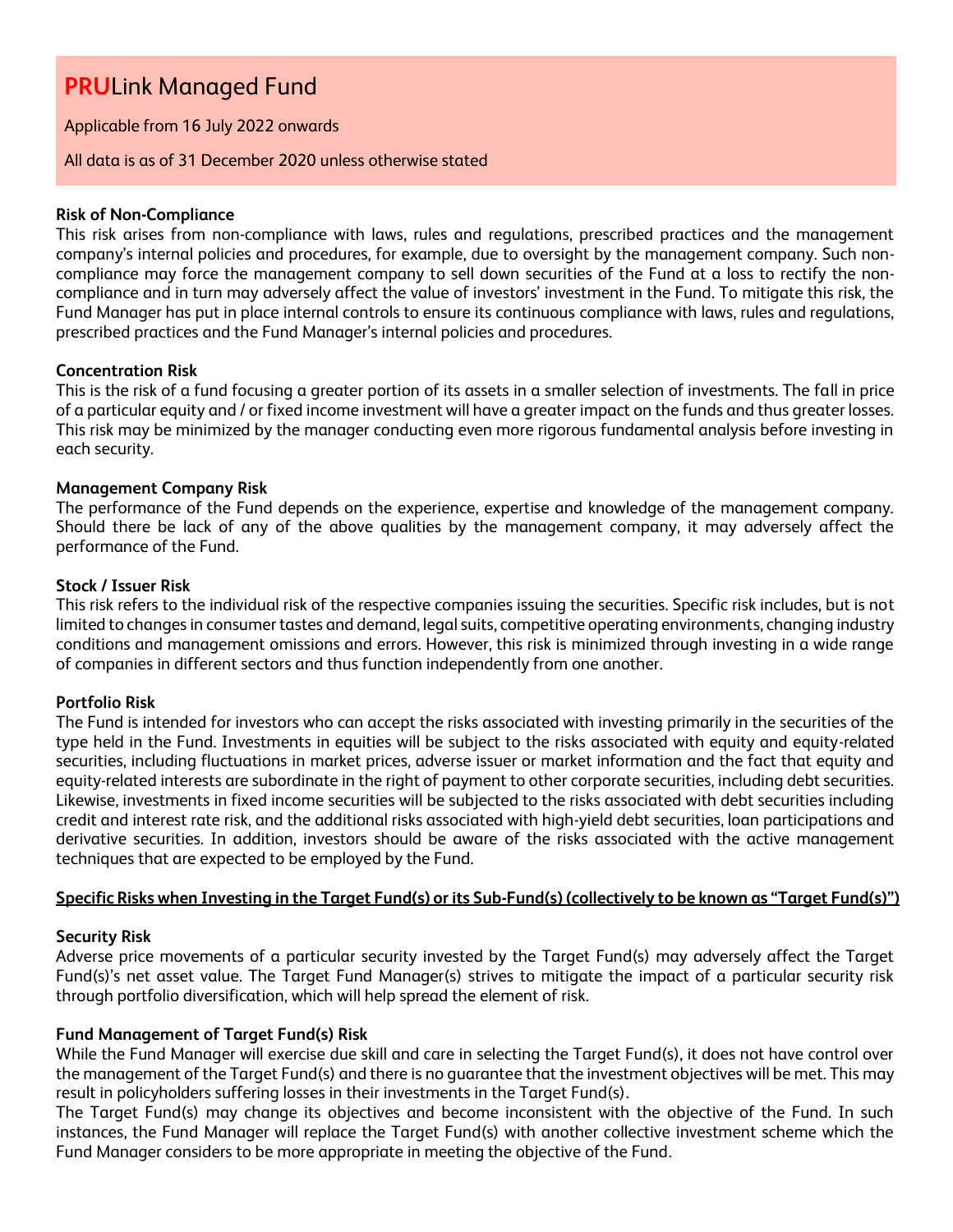### Applicable from 16 July 2022 onwards

### All data is as of 31 December 2020 unless otherwise stated

### **Errors in Calculation of the Net Asset Value of the Target Fund's Risk**

There is a possibility there are errors in calculation of the net asset value of the Target Fund(s). In the event such errors occur, the net asset value of the Target Fund(s) will be affected hence, the Target Fund(s) will comply with the rules set forth in the relevant regulatory provisions applicable to the Target Fund(s). Compensation, if any, paid by the Target Fund(s) (subject to the laws of the jurisdiction in which such Target Fund(s) is domiciled), will be credited to the Fund as and when compensation is received.

In view of the foregoing, policyholders must be aware that there are circumstances where neither the Target Fund(s) nor the Fund Manager will be bound to compensate final beneficial owners.

### **Liquidity Risk**

Liquidity risk here refers to two scenarios. The first scenario is where the allocated liquidity of the Target Fund(s) is insufficient to meet redemption needs. The second scenario is where the Target Fund(s) is thinly traded. Should the investments in the Target Fund(s) be thinly traded, this may cause the Target Fund(s) to dispose the investment at an unfavorable price in the market and may adversely affect investors' investment. This risk may be mitigated through stringent security selection process.

### **Charges to Capital Risk**

The Target Fund(s)'s charges and expenses are taken from the capital, in whole or in part, resulting in possible constraint of capital growth.

*The above should not be considered to be an exhausted list of the risks which potential policyholders should consider before investing in the Fund. Potential policyholders should be aware that an investment in the Fund may be exposed to other risks of exceptional nature from time to time.*

# **Risk Management**

#### **Forecasting Risk**

Potential risks are taken into consideration in the process of sector allocation and stock selection based on analysis on various key factors such as economic conditions, liquidity, qualitative and quantitative aspects of the securities.

### **System Control**

Risk parameters are set internally for each fund, depending on client's risk profile. These risk parameters include limits of issuer bet, group issuer, sector rating and issue size of the securities held in the portfolio.

A front-end office system is in place to monitor portfolio risks, serving as an auto filter for any limitations or breaches.